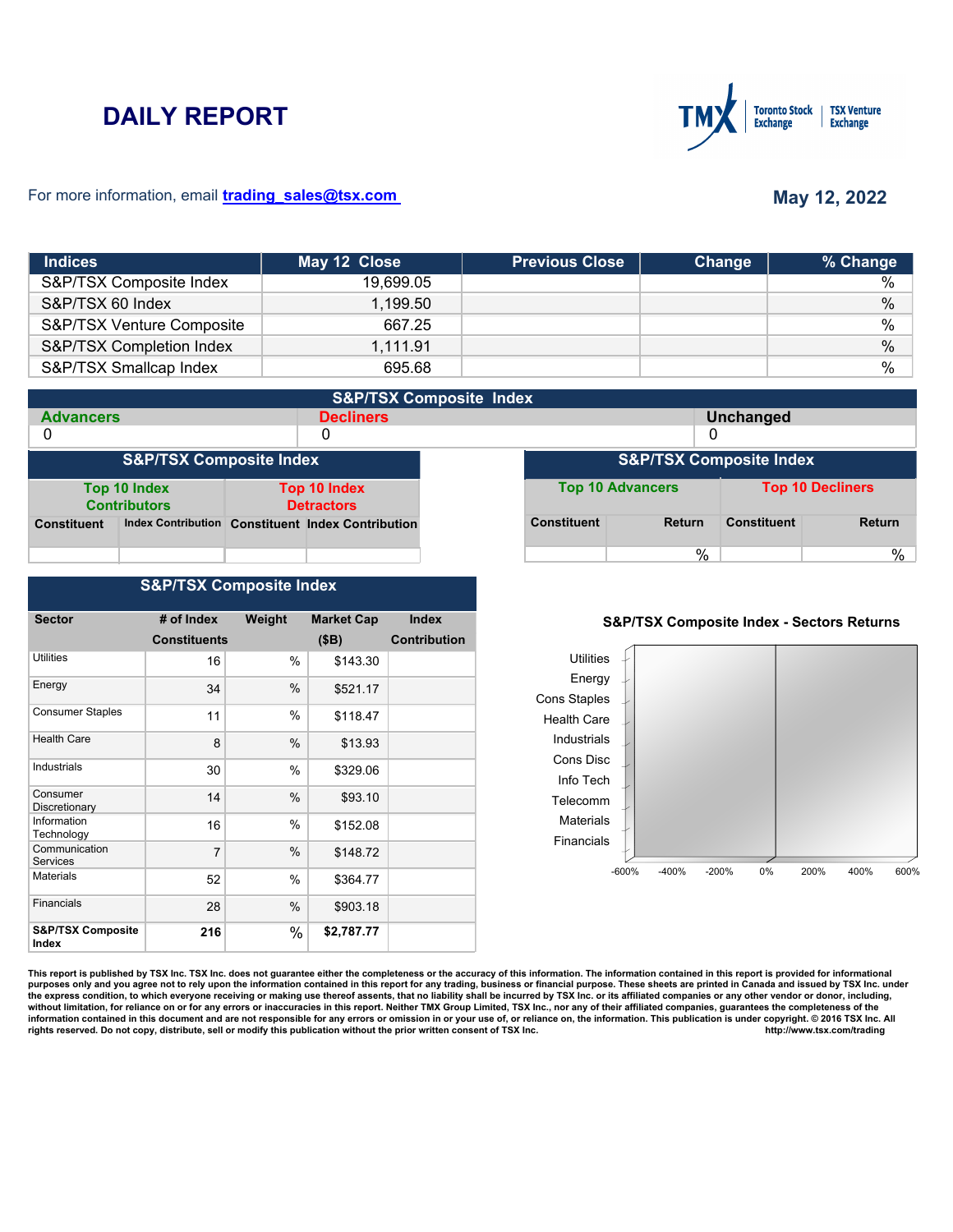

|             | <b>Top 20 TSX Symbols by Volume</b> |                  | <b>Top 20 TSX Symbols by Value</b> |                   |
|-------------|-------------------------------------|------------------|------------------------------------|-------------------|
| Symbol      | <b>TSX Volume</b>                   | <b>TSX Value</b> | Symbol                             | <b>TSX Volume</b> |
| <b>ENB</b>  | 19,451,428                          | \$1,077,315,559  | <b>ENB</b>                         | 19,451,428        |
| <b>MFC</b>  | 18,634,924                          | \$411,442,834    | RY.                                | 3,375,027         |
| <b>CVE</b>  | 8,468,056                           | \$208,245,985    | <b>MFC</b>                         | 18,634,924        |
| <b>BTE</b>  | 7,354,362                           | \$43,746,329     | <b>FTS</b>                         | 5,184,629         |
| <b>CPG</b>  | 7,244,476                           | \$62,382,292     | <b>SU</b>                          | 6,489,280         |
| XIU         | 6,513,328                           | \$197,410,805    | TD                                 | 3,008,799         |
| SU          | 6,489,280                           | \$294,620,786    | <b>CNQ</b>                         | 3,499,022         |
| K           | 6,482,187                           | \$34,457,114     | <b>CNR</b>                         | 1,788,983         |
| ATH         | 6,393,872                           | \$14,633,376     | <b>SHOP</b>                        | 555,767           |
| BBD.B       | 6,259,487                           | \$6,841,414      | <b>BNS</b>                         | 2,687,840         |
| <b>WRG</b>  | 5,977,749                           | \$201,502        | <b>CVE</b>                         | 8,468,056         |
| <b>HND</b>  | 5,913,321                           | \$18,122,215     | <b>BMO</b>                         | 1,565,426         |
| <b>HEXO</b> | 5,732,668                           | \$1,988,516      | XIU                                | 6,513,328         |
| XEG         | 5,452,788                           | \$82,590,925     | NTR                                | 1,544,109         |
| <b>FTS</b>  | 5,184,629                           | \$327,090,665    | <b>BCE</b>                         | 2,540,258         |
| <b>DML</b>  | 5,085,279                           | \$6,704,716      | CP.                                | 1,928,127         |
| AR.         | 5,036,317                           | \$6,154,703      | <b>TRP</b>                         | 2,298,100         |
| HUT         | 4,984,479                           | \$15,790,354     | ATD                                | 2,732,224         |
| <b>BIR</b>  | 4,923,307                           | \$47,027,831     | <b>CM</b>                          | 1,125,408         |
| <b>ARX</b>  | 4,756,998                           | \$75,695,444     | BAM.A                              | 2,497,204         |

| <b>TSX</b>           |                  | <b>ITSX ANONYMOUS TRADING!</b> |                 |
|----------------------|------------------|--------------------------------|-----------------|
| Daily Volume         | 543,231,939      | Daily Volume                   | 247.700.375     |
| Daily Value          | \$12,376,594,328 | Daily Value                    | \$5,808,302,240 |
| Daily Trades         | .599.999         | Average Trade Size             | 314             |
| Daily Symbols Traded | 2,156            | % TSX Volume                   | 45.60 %         |



| <b>Top 20 TSX Symbols by Value</b> |                   |                  |  |  |  |  |
|------------------------------------|-------------------|------------------|--|--|--|--|
| Symbol                             | <b>TSX Volume</b> | <b>TSX Value</b> |  |  |  |  |
| <b>ENB</b>                         | 19,451,428        | \$1,077,315,559  |  |  |  |  |
| RY                                 | 3,375,027         | \$422,598,294    |  |  |  |  |
| <b>MFC</b>                         | 18,634,924        | \$411,442,834    |  |  |  |  |
| <b>FTS</b>                         | 5,184,629         | \$327,090,665    |  |  |  |  |
| SU                                 | 6,489,280         | \$294,620,786    |  |  |  |  |
| ΤD                                 | 3,008,799         | \$275,079,221    |  |  |  |  |
| <b>CNQ</b>                         | 3,499,022         | \$261,684,035    |  |  |  |  |
| <b>CNR</b>                         | 1,788,983         | \$259,665,663    |  |  |  |  |
| <b>SHOP</b>                        | 555,767           | \$252,887,144    |  |  |  |  |
| <b>BNS</b>                         | 2,687,840         | \$215,328,385    |  |  |  |  |
| <b>CVE</b>                         | 8,468,056         | \$208,245,985    |  |  |  |  |
| <b>BMO</b>                         | 1,565,426         | \$204,153,294    |  |  |  |  |
| XIU                                | 6,513,328         | \$197,410,805    |  |  |  |  |
| <b>NTR</b>                         | 1,544,109         | \$190,604,697    |  |  |  |  |
| <b>BCE</b>                         | 2,540,258         | \$172,187,694    |  |  |  |  |
| СP                                 | 1,928,127         | \$171,012,737    |  |  |  |  |
| TRP                                | 2,298,100         | \$161,935,490    |  |  |  |  |
| ATD                                | 2,732,224         | \$155,855,656    |  |  |  |  |
| CМ                                 | 1,125,408         | \$151,762,930    |  |  |  |  |
| BAM.A                              | 2,497,204         | \$147,560,275    |  |  |  |  |

| <b>ETF Trading</b> |                 |                     |          |  |  |  |
|--------------------|-----------------|---------------------|----------|--|--|--|
| Daily Volume       | 66.704.616      | Average Trade Value | \$11,852 |  |  |  |
| Daily Value        | \$1,220,551,662 | Average Trade Size  | 648      |  |  |  |
| # Trades           | 102,982         | # of ETFs Traded    | 881      |  |  |  |

| Top 10 ETFs by TSX Volume |                      |                     |            | Top 10 ETFs by TSX Value |                     |
|---------------------------|----------------------|---------------------|------------|--------------------------|---------------------|
| Symbol                    | <b>Market Volume</b> | <b>Market Value</b> | Symbol     | <b>Market Volume</b>     | <b>Market Value</b> |
| XIU                       | 6,513,328            | \$197,410,805       | XIU        | 6,513,328                | \$197,410,805       |
| <b>HND</b>                | 5,913,321            | \$18,122,215        | <b>XEG</b> | 5,452,788                | \$82,590,925        |
| XEG                       | 5,452,788            | \$82,590,925        | <b>HXT</b> | 1,689,398                | \$80,591,362        |
| BTCC.B                    | 3,393,749            | \$18,740,939        | ZEB        | 1,812,910                | \$65,503,311        |
| <b>HQD</b>                | 2,928,235            | \$26,762,893        | <b>XFN</b> | 665,132                  | \$30,467,985        |
| <b>HOD</b>                | 2,397,742            | \$6,060,979         | <b>XIC</b> | 865,337                  | \$27,092,446        |
| ZEB                       | 1,812,910            | \$65,503,311        | <b>HQD</b> | 2,928,235                | \$26,762,893        |
| HQU                       | 1,792,298            | \$18,649,968        | ZQQ        | 298,989                  | \$25,456,278        |
| <b>HXT</b>                | 1,689,398            | \$80,591,362        | <b>XQQ</b> | 263.198                  | \$24,231,950        |
| BTCC.U                    | 1,570,528            | \$8,460,362         | <b>XSP</b> | 545.161                  | \$22,761,925        |